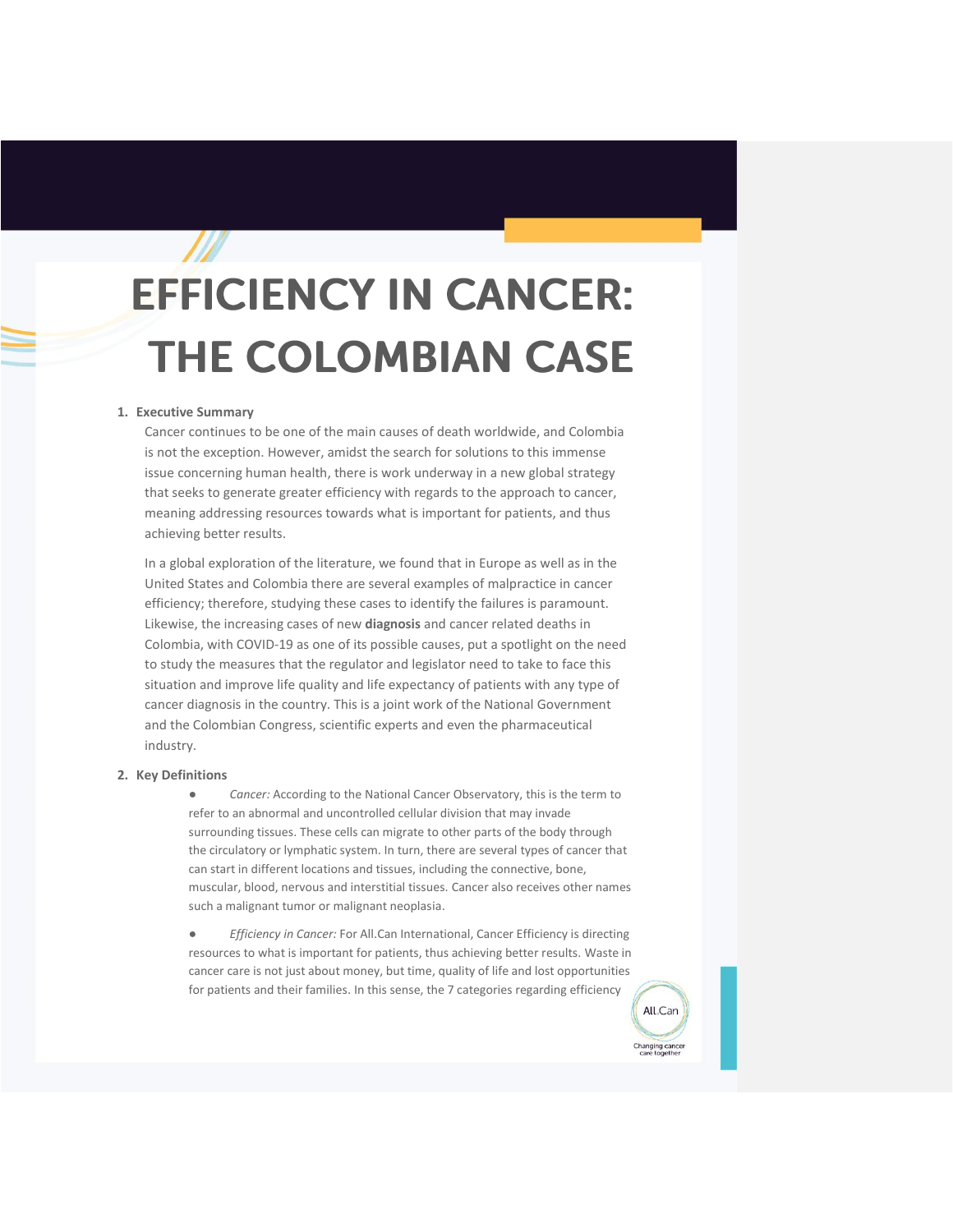in cancer are clarified: (i) the focus is on the patient; (ii) information and data; (iii) technology; (iv) good practices; (v) Human Talent in Health; (vi) interoperability; and (vii) appropriate incentives.

● *Perverse Incentives*: In literature, this expression is known as those decisions or public policies that lead people in a society towards making wrong decisions, which represent an apparent improvement with respect to any problem and that may even have specific benefits in that area, but which nonetheless affect other behaviors and create deficiencies in addressing other problems.

● *General Health related Social Security System in Colombia (GHSSS):* Under the provisions of the preamble of Law 100 of 1993, GHSSS is the group of institutions, regulations and procedures available to the person and the community to enjoy living standards through progressive compliance with plans and programs developed by the State and the society to provide comprehensive coverage of contingencies, especially those lessening the population's health and economic capacity to achieve individual well-being and integrate the community.

● *Ten-Year Plan for Cancer Control*: It is a public policy tool that seeks to position cancer as a public health problem in the public agenda to mobilize State action, inter-sectorial action, corporate social responsibility and individual coresponsibility for the control of this disease in Colombia.

#### **3. Introduction**

# **3.1. How do we understand Efficiency in Cancer?**

Efficiency in cancer is a growing issue that is acquiring relevance at a global level. This apparently ambiguous concept encompasses countless aspects that are paramount to fully developing oncologic patients in all stages of their disease and areas of their lives. All.Can International, a multi-stakeholder initiative that works to improve the efficiency of cancer care focusing on what is relevant to patients (All.Can International, s.f.), has set forth its own definition of efficiency in cancer care: *to focus on what matters to the patient and society.* It also considers some elements included in its concept, since they have a direct impact on the patient and society:

i. *The focus is on the patient*: Ensuring that the patient's perspective is the main factor when defining important health results, in line with the concept of values-based healthcare.

ii. *Evidence-based and data-driven information:* Defining key results and quality/performance indicators through multi-stake collaboration and assessing data generated in terms of health results achieved in relation to the resources spent.

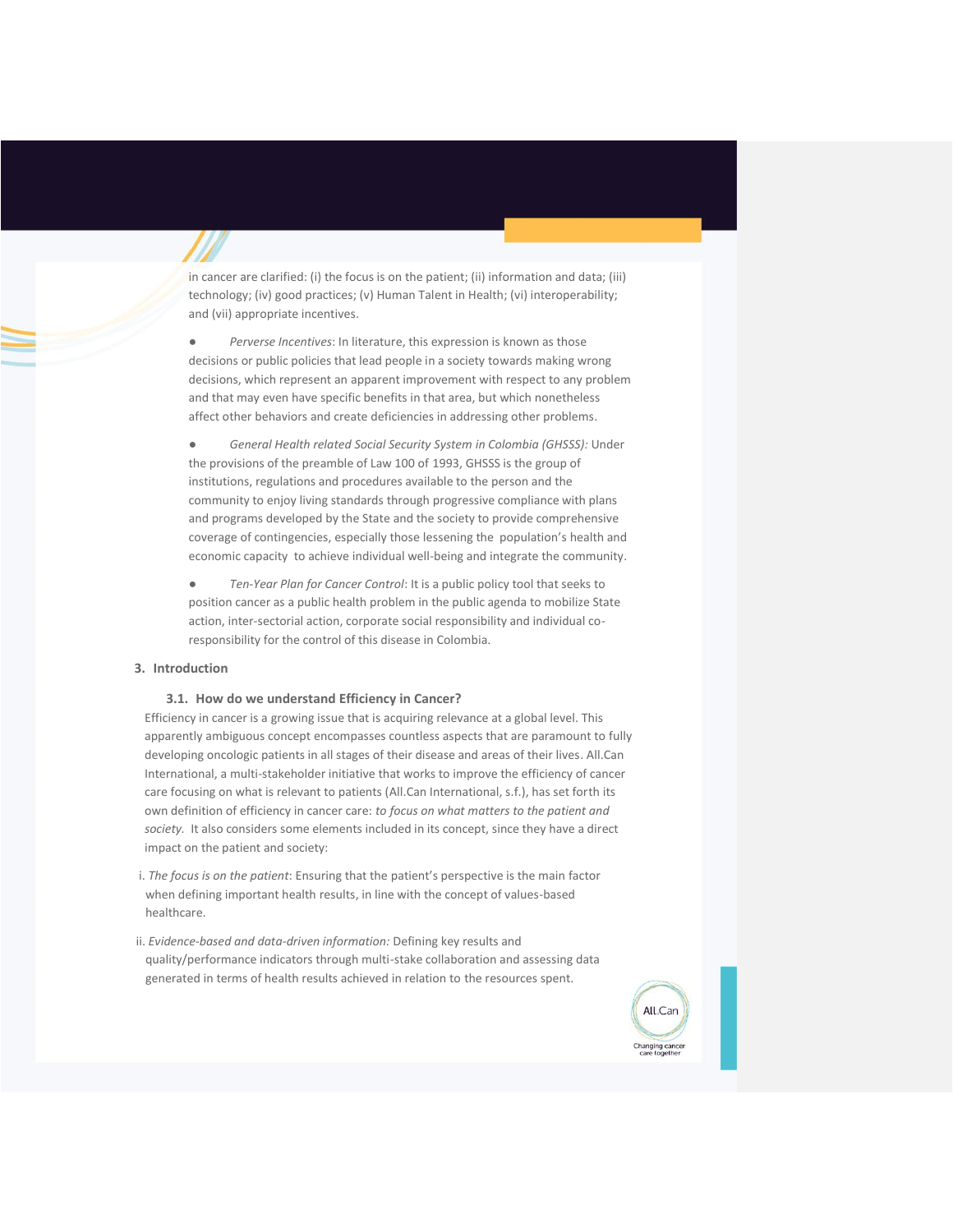- iii. *Investing in technology:* Identifying, assessing and adopting diagnostic and digital tools to improve health results. Investing in digital innovations to support care provision and consistent use of health data.
- iv. *Expanding good practices:* Advocating for efficient and innovative cancer practices and withdrawing ineffective, copied, harmful or wasteful cancer interventions.
- v. *Support for Human Talent in Health (HTH):* Provide HTH with the opportunity to learn how to improve efficiency in cancer care.
- vi. *Breaking barriers:* Fostering efficiency through a cross-barrier approach that includes the entire healthcare system. Synergy between health system units.
- vii. *Implementing appropriate policies and incentives:* Public policy-makers at all levels of decision-making should implement appropriate legislative frameworks, policies and incentives to promote efficiency and include clear and practical goals to improve results of patients with cancer.

This broad concept of efficiency is supported by other contributions in literature at a global level. The "*Improving Efficiency and Resource Allocation in Future Cancer Care*" report published by the *Office of Health Economics,* defined efficiency as "the allocation of scarce resources that maximizes the achievement of aims." (Cole et al., 2016.). Likewise, the cases reported from European countries raise efficiency around questioning how much available resources are being used by spending the health care budget on service that has a greater positive impact. In this sense, it is important to ask ourselves if the resources inputs are being used effectively to achieve better results, and if the investment is made in services and treatments that offer the best value for money. Another question raised by this study is on the adequacy of the level of resources available for medical care, which is related to the suitability of funding for cancer care when considering the mechanism that could increase the spending level on cancer.

Similarly, this report also develops other concepts such as dynamic efficiency, which states that "to be dynamically efficient, the system will reduce costs through the execution of new production processes" (Cole et al., 2016). This is relevant for the health sector since introducing new technologies and knowledge will change the health service's capacity to provide better care to patients.

#### **3.2. The European example**

Europe is a great example of efficiency in cancer. The European Union has several measures implemented in its affiliated countries, which complement the above stated

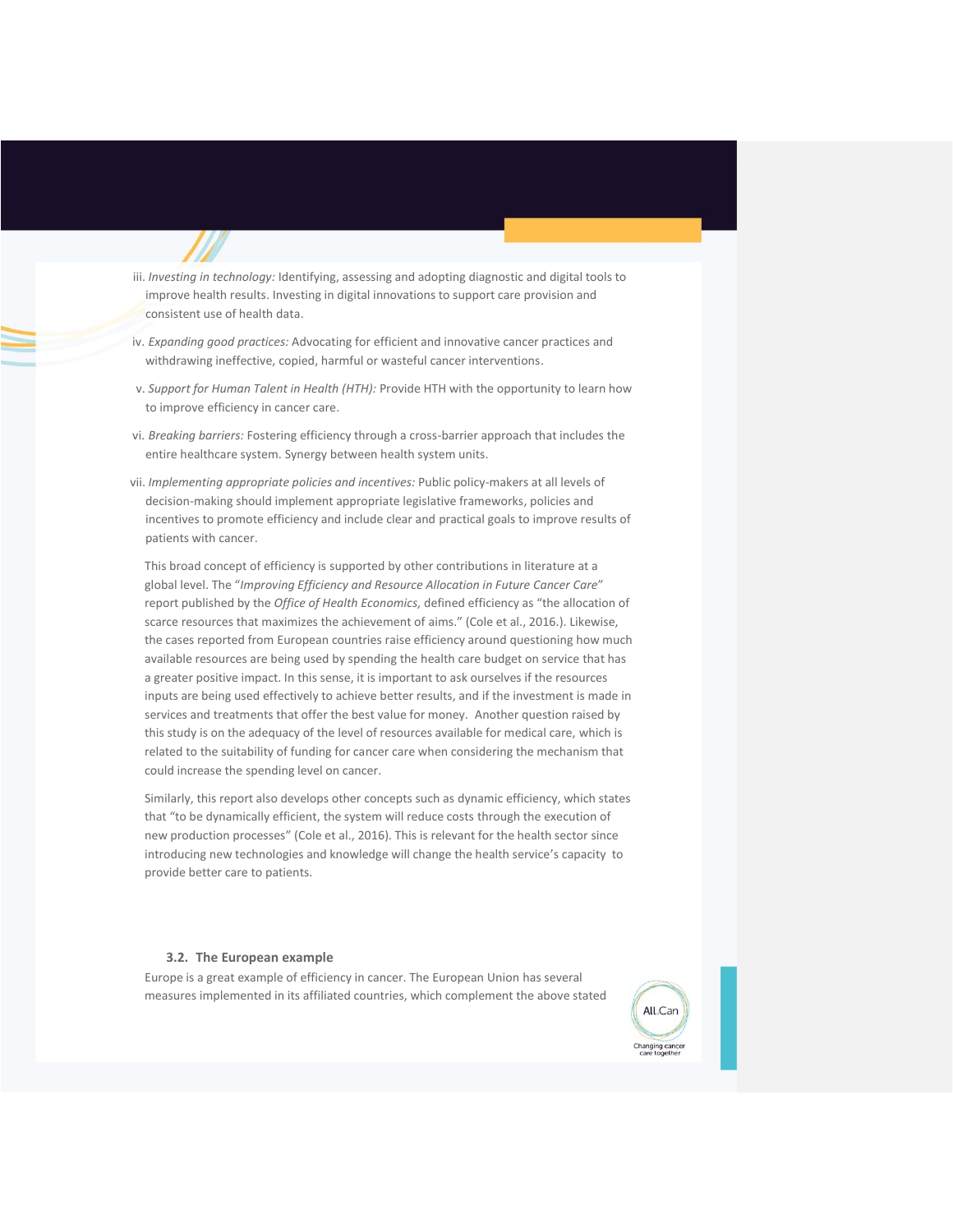definition from the various areas that comprise efficiency in cancer. The most important early action taken by the EU in the fight against cancer was the European Council's launching of the "Europe against cancer" program in 1985, which published its first action plan in 1997 (European Commission, 1995). One significant result of this collaboration has been the developing and publishing the "European Code against Cancer" for the first time in 1987 to focus on prevention (European Commission, 2014).

Additionally, it also published its Communication on action against cancer in 2009, which includes 5 main objectives (European Commission, 2009):

- i. Reducing the cancer burden by achieving a 100% coverage for breast, cervical and colorectal cancer detection by 2013: 125 million tests per year.
- ii. Developing a coordinated approach for cancer research; achieving coordination of one third of the research of all funding sources.
- iii. Ensuring accurate and comparable data on cancer incidence, prevalence, morbidity, cure, survival and mortality in the EU for 2013.
- iv. Achieving a 70% reduction of existing inequalities in cancer mortality among member states by 2020.
- v. Ensuring that all member states implement integrated cancer plans by 2013.

In addition to the above, the EU created the European Partnership for Action Against Cancer (EAAAC) for the period 2009-2013, the main purpose of which was ensuring that all the member states implemented National Cancer Control Plans (NCCP), aiming at reducing the number of cancer cases and to improve the living standards through strategies based on evidences for cancer prevention, early detection, diagnosis, treatment and palliation. These plans enabled setting a new and ambitious, by important objective: to reduce the burden of cancer in the EU in 15% by 2020.

| <b>Country</b> | <b>Specific budget</b><br>allocation for the<br>implementation of<br>different measures<br>within the plan? |             | Specific activities to receive additional<br>funding                                |
|----------------|-------------------------------------------------------------------------------------------------------------|-------------|-------------------------------------------------------------------------------------|
|                | Yes/No                                                                                                      | Sufficient? |                                                                                     |
| Belgium        | Yes                                                                                                         | Yes         | Cancer detection and care programs: staff,<br>innovation, pediatric oncology, drugs |

All.Can

nanging canc<br>care togethe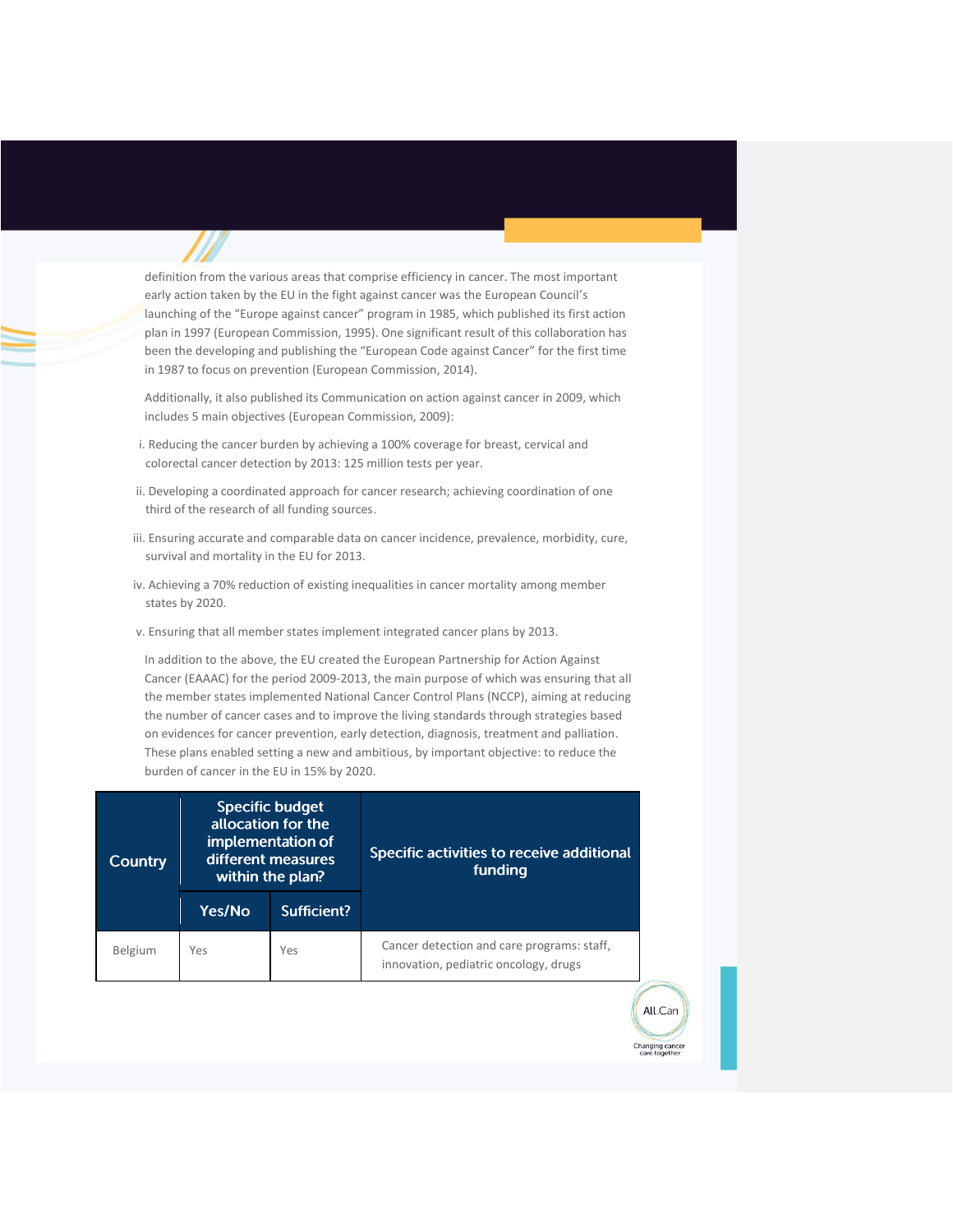|         |           |           | reimbursement, rehabilitation, research and<br>innovation                                                                                                                                                                                         |
|---------|-----------|-----------|---------------------------------------------------------------------------------------------------------------------------------------------------------------------------------------------------------------------------------------------------|
| Denmark | Yes       | Yes       | Almost all initiatives in the plan are followed<br>by additional funding to cover the<br>development and implementation of the<br>initiative                                                                                                      |
| England | Yes       | Yes       | Increased radiotherapy capacity, improvement<br>in detection programs, better primary care<br>access to diagnoses and publicity campaigns<br>to improve public awareness of symptoms,<br>data collection.                                         |
| France  | Yes       | Yes       | The 30 measures received specific additional<br>financial resources for their implementation.                                                                                                                                                     |
| Germany | Yes       | Uncertain | Additional financing for the<br>organization/management and for research                                                                                                                                                                          |
| Italy   | <b>No</b> | <b>No</b> | Budgeting procedures do not allow allocation<br>of budgets for specific diseases or actions.                                                                                                                                                      |
| Holland | <b>No</b> | No        | All actions and activities must be financed<br>from the strategy itself and the annual<br>budgets of the relevant organizations.                                                                                                                  |
| Poland  | Yes       | Yes       | Equipment replacement                                                                                                                                                                                                                             |
| Sweden  | Yes       | <b>No</b> | Construction of regional cancer centers, pilot<br>projects to improve processes and reduce<br>waiting times, anti-smoking activities,<br>improvement of information collection and<br>dissemination, promotion of concentration of<br>cancer care |

 $\mathbb{Z}$ 

Source: Taken from Cole et al., 2016. Own translation. Adapted from Gorgojo et al., 2012.

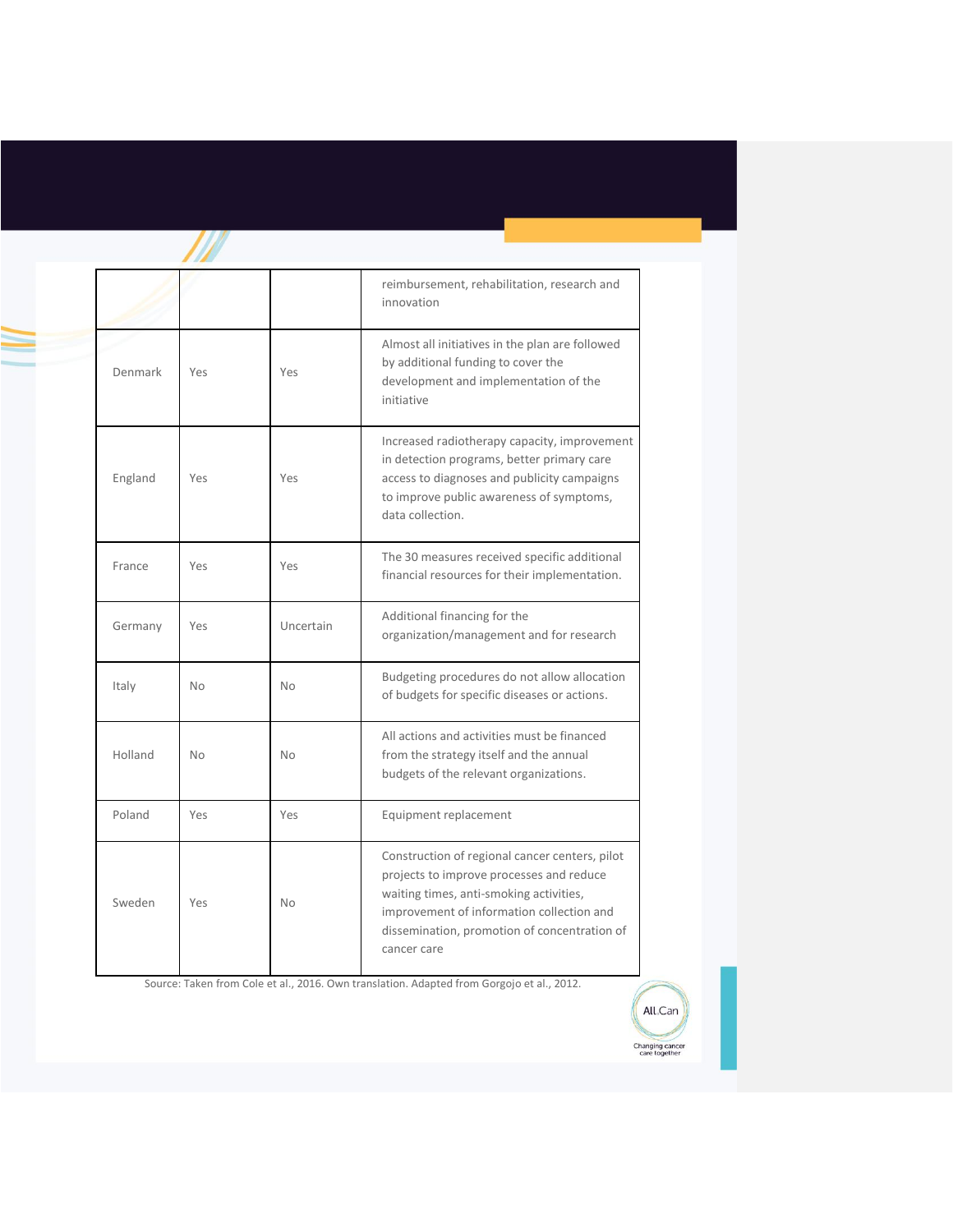In describing a health systems approach for NCCP, the EAAAC established four pillars for cancer control: primary prevention, secondary prevention (detection), integrated care (including psychosocial care and palliative care) and research (including surveillance and cancer registries). With respect to funding, 20% of the 28 member states stated that funds were insufficient to implement NCCPs as drafted. This evidences that the number of programs that stop being executed as a result of budget shortage is high and they represent a loss of efficiency in cancer in the medium and long term.

#### **3.2.1. Other relevant cases**

The research undertaken to draft this document showed that Europe is the territory with the most advanced work in terms of cancer efficiency, where good and bad practices have been applied. In this sense, some of the findings mentioned in the study (Cole et al., 2016) are listed below:

**Examples of good practices** 

○ Flexibilization and acceleration of access to treatment

- Poland: the government has introduced a "cancer treatment package" addressed at shortening waiting times; reinforcing primary attention in early diagnosis by improving training and expanding diagnostic procedures; introducing a waiting time limit of nine weeks from diagnosis until treatment; and abolishing the health insurance quotas for cancer treatment in secondary (specialized) and tertiary (hospital) care.
- England: Introduced national cancer waiting time standards, providing rigorous monitoring of a series of key goals and incentives for improvement (for example, 2-week urgent referral ways - 93% of urgent referred patients must be seen by a specialist within 14 days of referral from a GP).
- Coordinating oncological patients through collaborative work and clinical guidelines
	- France: in order to improve coordination and exchange of information between providers, considered as a problem in France, the 2014-19 Plan against cancer will create a communication file on cancer and will formalize the transfer between the hospital and the teams or primary care.
	- The Netherlands: It established the Dutch Association for Medical Oncology in 1997. One of its committees, BOM, assessed the clinical value and its purpose is to improve national collaboration and coordination in

All Can

Changing cance<br>care together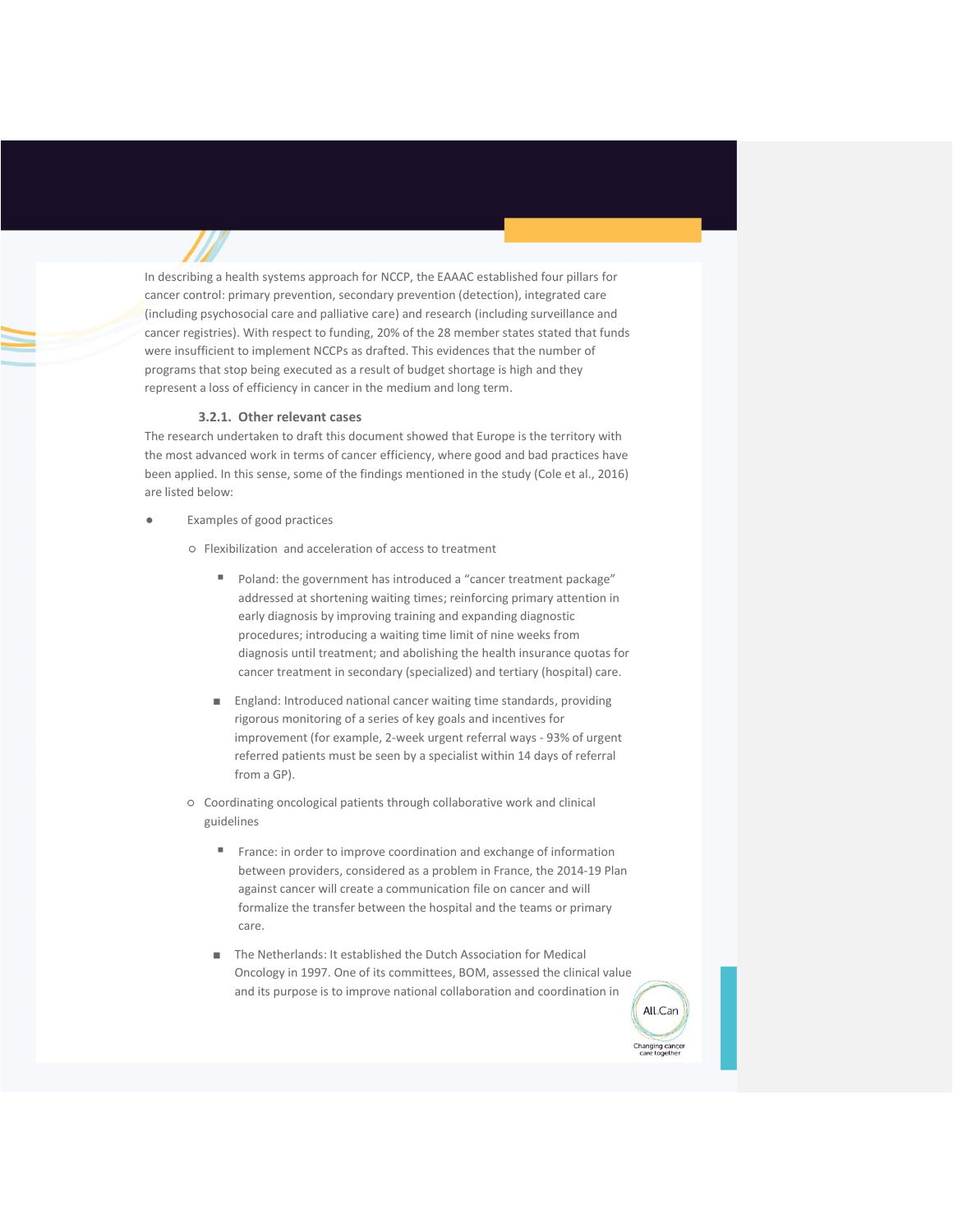oncology practice. The National Oncology Foundation (SONCOS) defines and monitors the national quality of cancer care standards in collaboration with the surgical and radiation therapy associations.

■ Italy: there are several initiatives in different regions to develop clinical ways to guide the course of cancer treatments, although coverage is still limited both by disease and geography. Currently, several groups are working on developing clinical guidelines, but the leading region seems to be Emilia Romagna. To the extent that this practice also reaches regions where quality care is usually lower (mainly in the South), it could contribute to reducing inequality between regions. Forming "oncology networks" in Italy is expected to include among other results, a better primary care integration in the general process, an earlier diagnosis, greater appropriateness of treatment and a reduction in geographic inequality even within regions.

○ Centralization / Integrating oncological services

■ France and Belgium: The measures to ensure excellence in service provision in France include the need of an "authorization" to provide cancer services; among other things, it is based on minimum activity level thresholds. These minimum activity levels are intended to ensure that all patients have access to a safe and high-quality care. These are implemented in a similar way in Belgium.

Germany: as of January 2012, a change in legislation opened new opportunities to integrate specialized outpatient medical treatment, under the idea of addressing the barriers between hospital and outpatient care. German legislation addresses the fact that rare diseases and pathological cases with a relatively small number of cases, or severe progressive forms of diseases with specific pathological processes, as well as highly specialized services, are particularly demanding in terms of diagnosis and treatment. The change facilitates access to interdisciplinary care and treatment for cancer patients. The Federal Joint Committee (Gemeinsamer Bundesausschuss, G-BA) is currently involved in developing new guidelines based on this standard. These will cover new ways of contracting with resident specialists and innovative service complexes.

- **Examples of malpractice** 
	- Waiting times and referral practices

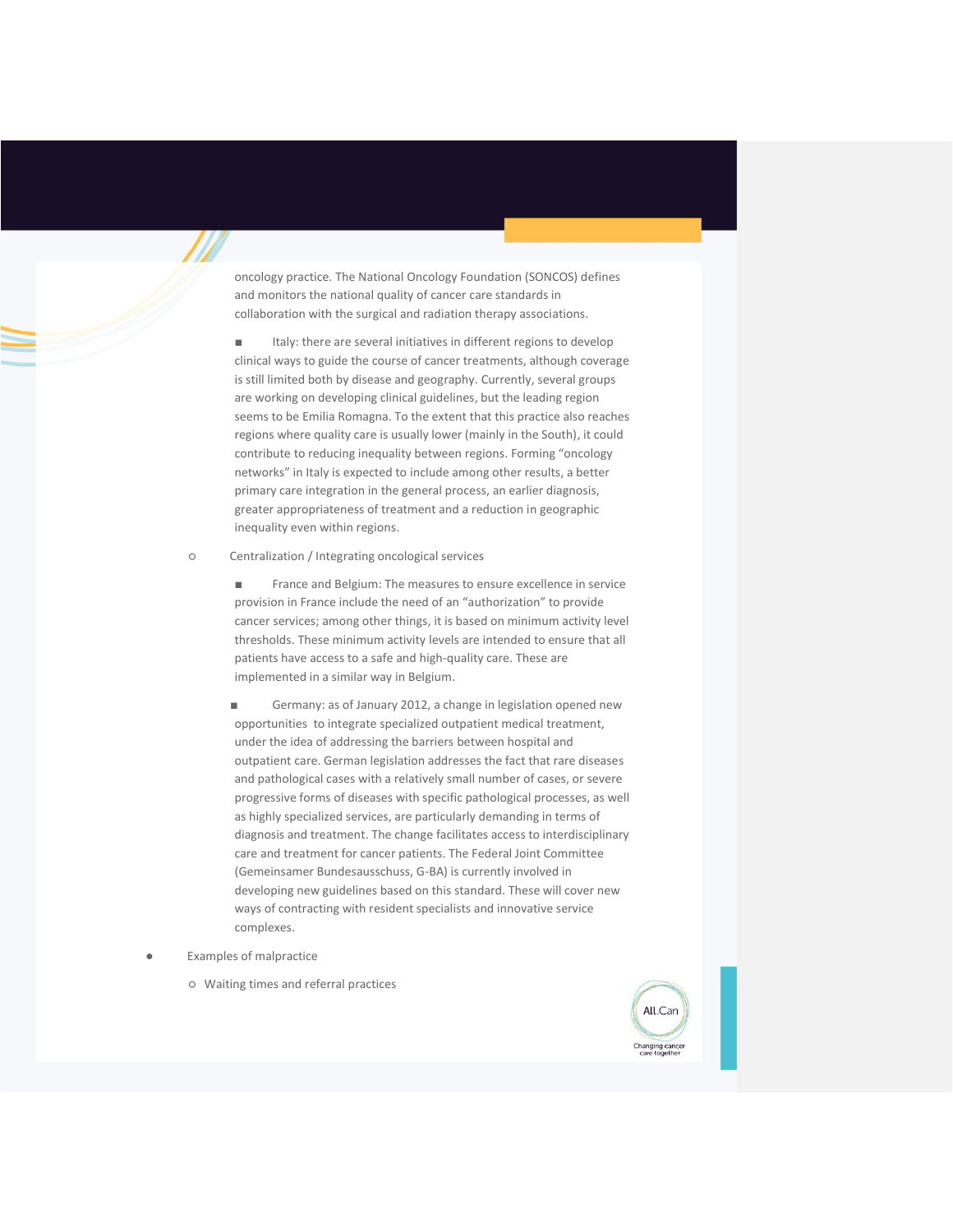Poland: among the countries with the highest waiting times in Europe (OCDE, 2013). Addressing long waiting times is critical to improving the rate of early diagnosis of cancer.

■ Denmark: has a regional inequality in waiting times. Efforts have been made to address the long waiting times in the last years, including a political movement to label cancer as an "acute" disease that must be treated immediately, and the creation of clinical pathways to set forth maximum waiting times.

○ Scarce data / Transparency of the evidence of clinical malpractice

■ The Netherlands: Apparently, many performance indicators for quality of care are not transparent to the general public.

■ England: Information sharing by the Health and Social Care Information Center (HSCIC) has turned to be more problematic due to concerns on the patient confidentiality. It is necessary to collect better evidence on the results. An excessive focus on activity-based rather than health-based results, can lead to inefficient funds allocation within cancer care.

# ○ Fragmentation

■ Italy: the effects of the fragmentation or decentralization, which characterizes the Italian health service, could be many. One advantage of organizing by region is that care plans are tailored to the local community; some regions tend to be leaders in organizational innovation, and other regions often follow the latter in adopting best practices. However, efficiency can be hampered by duplicating efforts for some activities. For example, several drugs are assessed at both regional and national levels. The large variation between regions also clearly raises equity concerns.

■ Belgium: low volumes of procedures and variability of care represent a problem in Belgium, particularly for highly complex interventions in rare cancers.

○ Dichotomization between cancer care providers

■ Germany: Dichotomization between outpatient and hospital care is regularly mentioned as a major source of inefficiency.

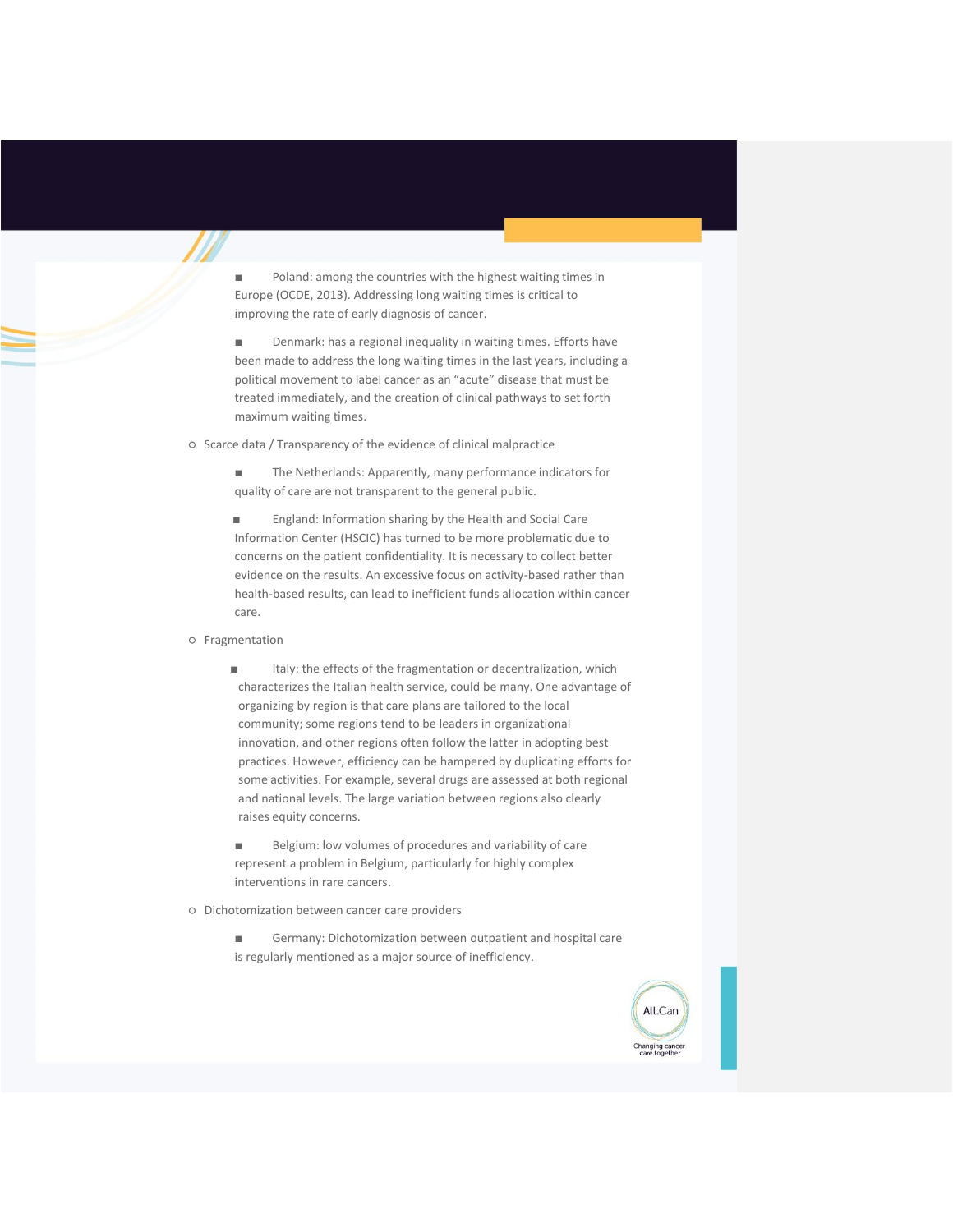England: the barrier existing between primary and secondary care. Is a key subject of NHS England's five-year vision for the future. Primary care should be deemed as comprehensive part of the provision of cancer care services through an integrated way.

#### ○ Perverse incentives for doctors and health personnel<sup>1</sup>

Germany: payment incentives for physicians can perversely affect appropriate treatment decisions. This is because physicians are paid using the Medical Services and Associated Scores Catalog (MBE) which has sections for sub-disciplines. If not elaborated properly, these can discourage specialists from prescribing the most appropriate treatments.

France and Germany: the EuroDRG project explored inefficiencies in payment systems based on diagnosis-related sub-groups and found that intentional coding and overtreatment are substantial problems in France and Germany (Medeiros & Schwierz, 2015).

# **3.2.2. Cost-effectivity in Spain**

The Spanish case deserves a separate section since it is a very particular case. Spain has several cancer treatment options available for its patients, but some are more expensive than others. For this reason, an economic evaluation was carried out (Oyagüez et al., 2013, 240), to identify the cost effectiveness of the different treatment options available in the country. To this end, it is important to know beforehand the incremental cost-efficiency /cost-effectiveness (RCEI), which is estimated as follows:

RCEI = cost of assessed scheme – Purchaser cost Efficacy of assessed scheme – Purchaser efficacy

At that time, the WHO had classified the cost-effectiveness according to the result of this operation: highly cost-effective strategies (RCEI lower than per capita income), cost effective strategies (RCEI higher than per capita income, but lower than three times per capita income) and non-cost-effective strategies (RCEI above three times per capita income) (as mentioned in Oyagüez et al, 2013).

Out of 40 cancer schemes for 13 metastatic tumors that were considered by Oyagüez et al, in their study, effectiveness measured in months of global survival (GS) ranged between 5,3 to 33,3 months and progression-free survival (PFS) ranged between 1,5 and 12,4 months. These results shed light on the difference in criteria when determining price and financing of therapies in Spain. Likewise, the authors concluded that, "it is curious to see

<sup>1</sup> Definition available in the section of Key Definitions of this document

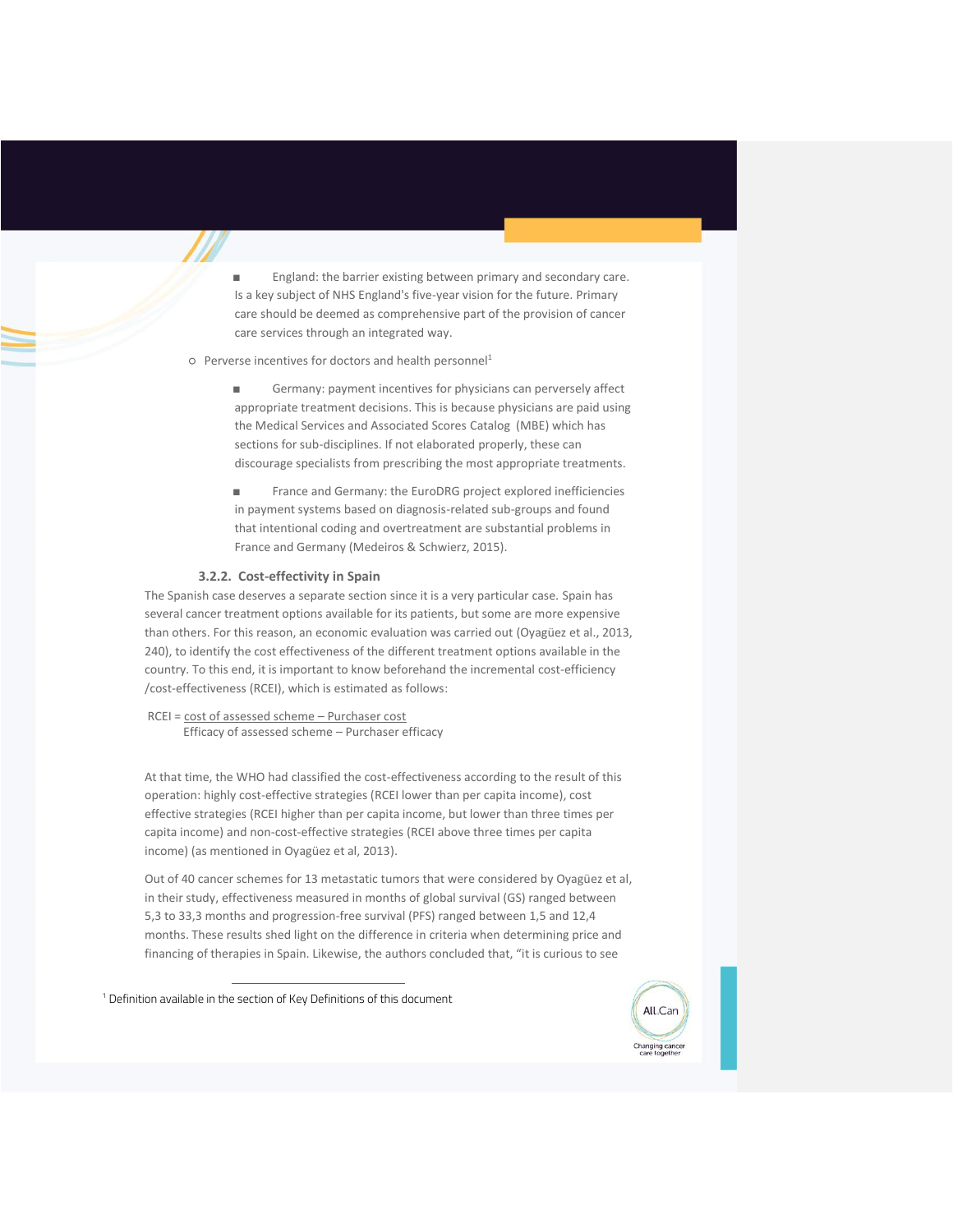that, according to the clinical trial conditions, some of the therapeutic regimes are not associated with gains in terms of survival (GS and/or PFS) with respect to comparisons included in these trials". Consequently, they suggest that drugs have been approved under the hypothesis of non-inferiority, which implies increasing the physician's therapeutic arsenal to treat a pathology, but they invite us to reflect on the high cost of administering an authorized therapy without proving its superiority, and focusing only on its non-inferiority of results or superiority based on statistically meaningful differences, without this implying survival. In this sense, having an explicit efficiency threshold is necessary to facilitate decision-making on public financing of medications and including principles such as equity and justice.

Therefore, the Spanish case in this document can serve as an example of apparent costeffectiveness efficiency that needs to be taken cautiously since its background may represent completely the opposite.

#### **3.3. The Example of the United States**

The United States has multidisciplinary cancer boards. It is a group of experts on the subject responsible for finding better ways to diagnose and treat the disease, for each type of cancer. These boards or work groups allow implementing clinical practice guidelines and can help to capture cases for clinical trials. Furthermore, they are also a form of second opinion provided by a group that includes case reviews, evidence-based recommendations and experts' opinions.

In 2011, a providers' survey of Los Angeles Women's Health Study, which examined breast cancer care, found that tumor boards provide a framework for improving quality care, and that agendas and tumor boards policies are necessary to promote patient care and improve health outcomes. The work carried out by El Saghir et al. (2014), found a positive relationship between the presence of carcinogen tumor boards or work groups and efficiency in care and results. The Cancer Care Results Research and Surveillance Consortium analyzed the association between the characteristics of the tumor board and quality care measures and found that the positive relationship depends on the presence of qualified and effective teaching staff, good preparation and case selection, format and structure of the meeting, experience, efficient leadership and interactions between present physicians that are present. Furthermore, in small community hospitals, rural areas, and areas with limited resources, the limitations in diagnosis and management showed that they could be overcome, or at least optimized, with student meetings, especially those with videoconferencing facilities. On the other hand, better team dynamics, communication and educational opportunities for health professionals, greater patient satisfaction and, hopefully, better clinical results reflected in better survival rates were reported. In conclusion, overall, the tumor boards allow the discussion, dissemination and implementation of general clinical practice guidelines (such as those of

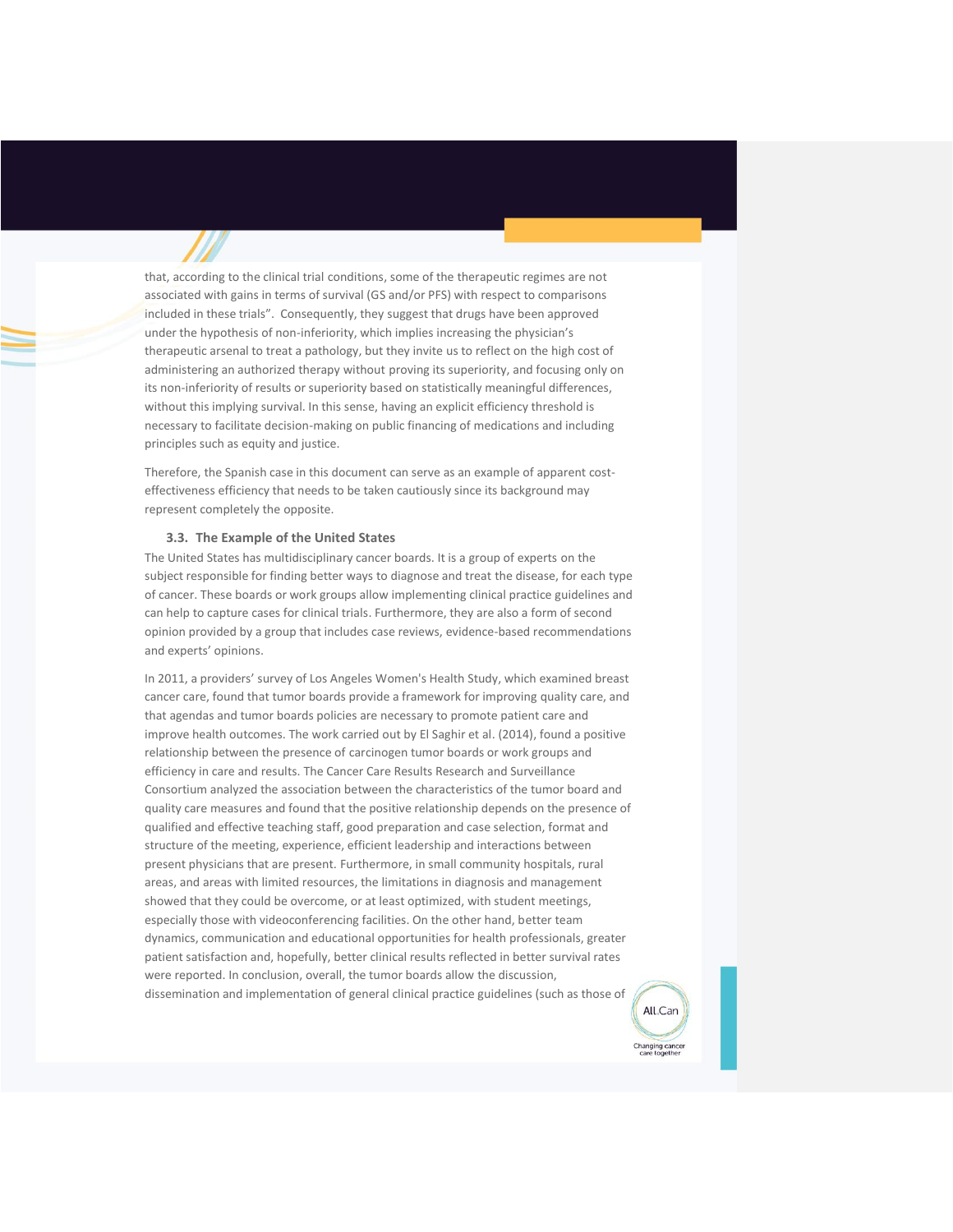the National Comprehensive Cancer Network (NCCN), the American Society of Clinical Oncology, among others), guidelines adapted (NCCN-Middle East and North Africa, NCCN-Asia, and others) and those sensitive to resources (Global Initiative for Breast Health), generating good results for those territories with low infrastructure and resources for cancer diagnosis and care. Nevertheless, being able to study the cases in a detail and having all attendees make a cautious review exercise is essential, since board members require having enough information, in addition to ensuring that teams are diverse and made up of multidisciplinary medical oncologists, surgeons, radiotherapists, pathologists, radiologists, and other specialists.

Finally, the review carried out evidenced risks associated with the boards, which would be triggered by the total non-compliance of the important aspects to take into account, meaning incomplete or inaccurate information, as well as the absence of any essential discipline in the board, which could generate less than optimal decisions or that generate care inefficiencies.

# **4. Approach and Results**

After a contextualization process and a review of literature at the global level, which evidenced the definition on efficiency to be considered, and specified several examples of relevance of good practices and bad practices, it is necessary to carry out an internal review to identify what progress has been made in Colombia on this matter, what are the strengths and what opportunities the country has in this scenario.

#### **4.1. Efficiency in Cancer in Colombia**

In the process of joining efforts to improve the health situation of patients with cancer and other pathologies in the country, Colombia created the High-Cost Account (HCA) under Decree 2699 of 2007. Pursuant to this Decree, the HCA is a non-governmental technical entity of Colombia's General Health Social Security of System, to which the EPS of both regimes and other EOCs (Entities Obligated to Compensate) must associate to address the High Cost. Likewise, it operates as a self-managed Fund that contributes towards stabilizing the health system, guaranteeing that solidarity truly operates and discouraging selecting and discriminating the population through a risk adjustment of the basic premium centered on high-cost cases. (High Cost Account, s.f.). Likewise, today the HCA is one of the largest sources of information and reliable data of the health system, especially in regards to cancer.

With respect to the current situation in the country, according to the figures published in 2020, available in the WHO Global Cancer Observatory and disseminated by the HCA, cancer in Colombia has an estimated incidence of 182 per 100,000 inhabitants and a mortality rate close to 84 per 100,000 inhabitants. Regarding the types of cancer, the last decades have shown that there was a political change that produced positive results and

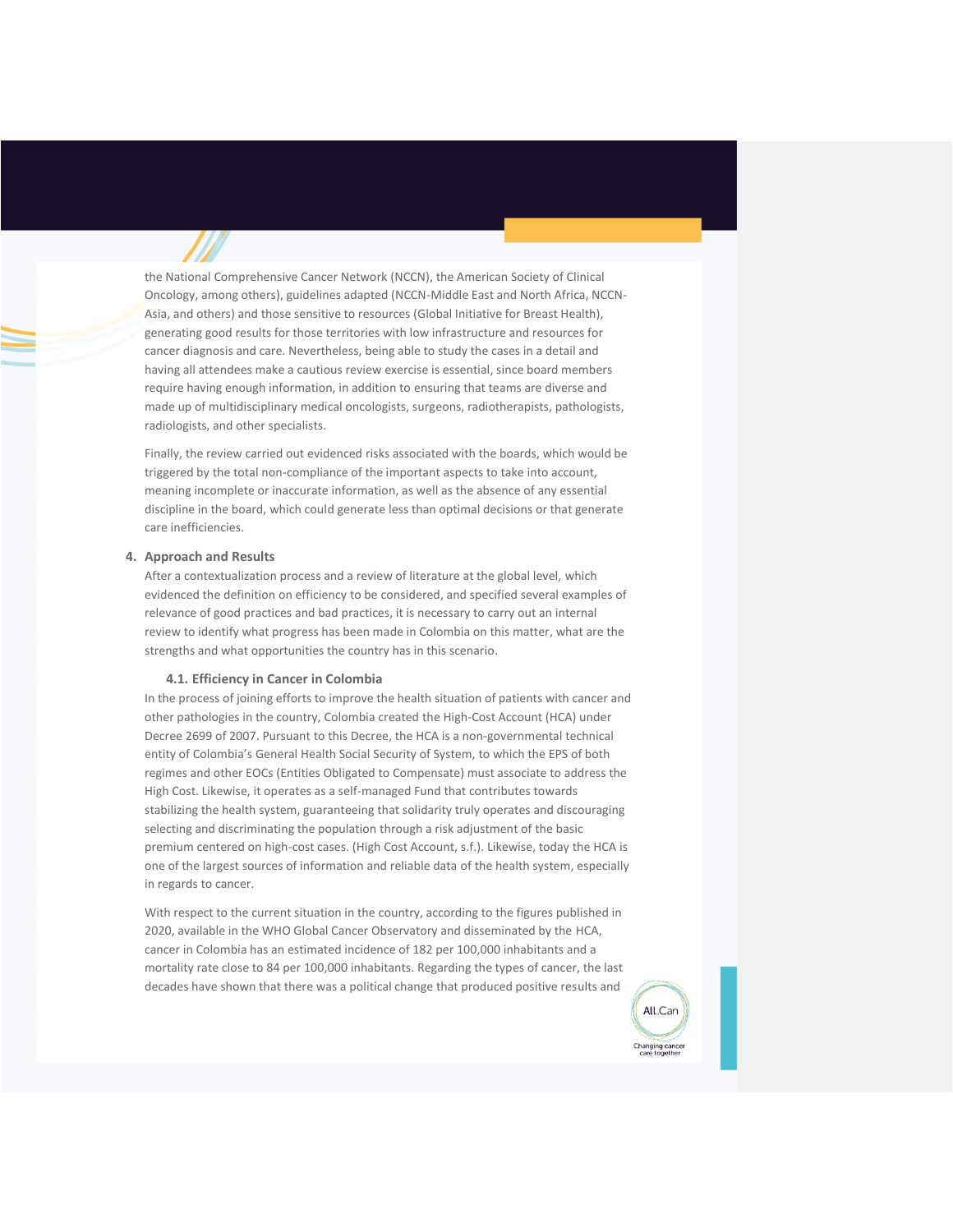allowed a drop in the rates of stomach and lung cancer, at a general level; meanwhile, breast cancer rates have has increased, and are placed next to prostate cancer as those with the highest rates. (Ministry of Health and Social Protection, 2021)

**Cancer incidence, first five causes, estimations (3)**

- 1. Prostate 47 per 100.000 inhabitants
- 2. Breast 34 per 100.000 inhabitants
- 3. Cervical 19 per 100.000 inhabitants
- 4. Lung in men 13 per 100.000 inhabitants
- 5. Colon and rectum men and women 12 per 100.000 inhabitants

Source: Taken from the Ministry of Health and Social Protection, 2021. Adapted by the World Health Organization, 2020.

Regarding the region, Colombia is in sixth place in cancer mortality after Uruguay, Argentina, Chile and Brazil. Specifically, in the last two decades the cancer mortality rate has dropped, with minor fluctuations and a discrete flattening of the tendency in the last 5 years. In this scenario, cancer was not immune to the impact of the pandemic; 13,662 cancer patients infected with COVID were recorded, 1,271 of which have died due to complications associated to this disease and 92% of these deaths correspond to patients over 57 years old.

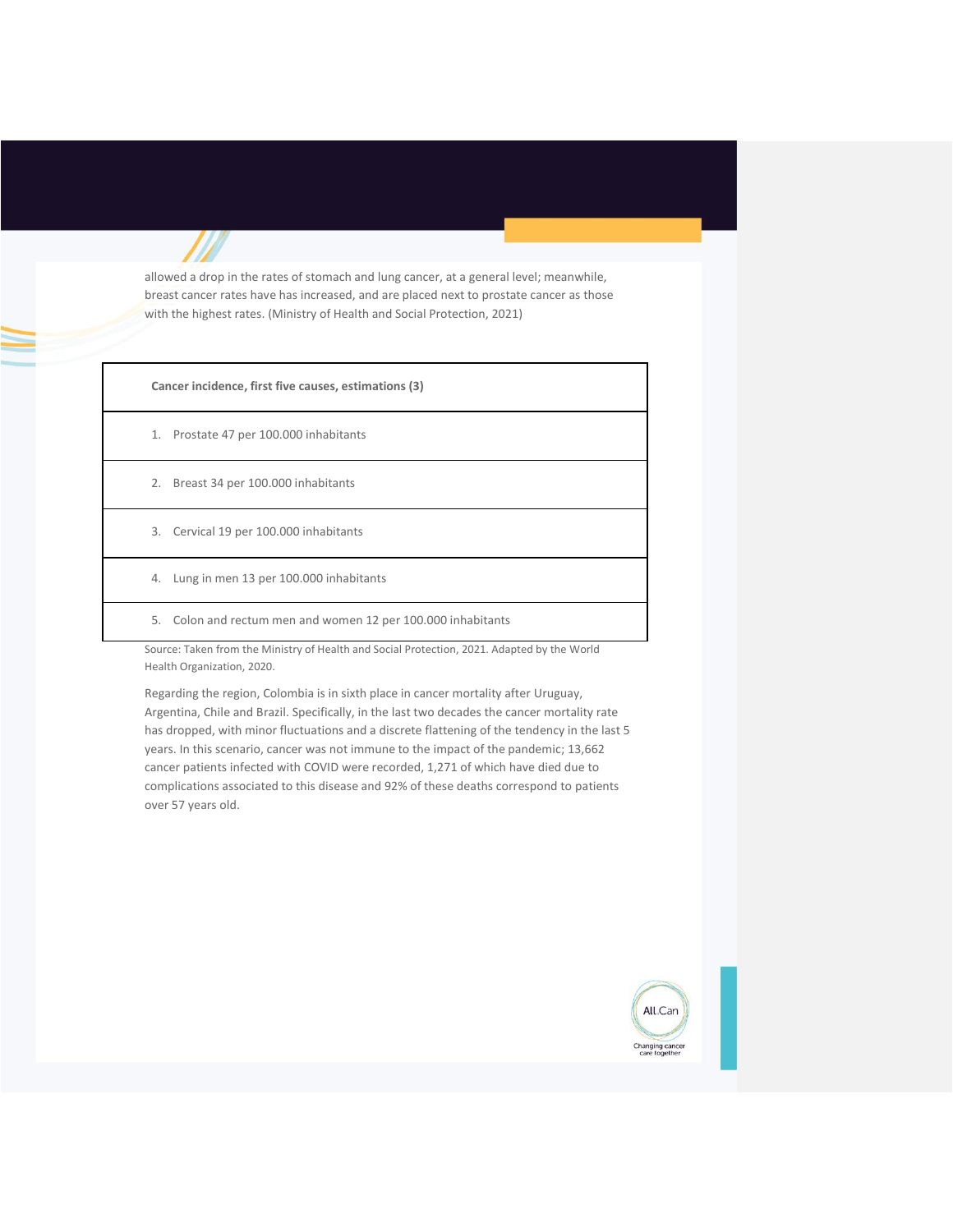

Source: Taken from the Ministry of Health and Social Protection, 2021. Adapted by the World Health Organization, 2020.

#### **4.1.1. At the economic level**

With this situation, the Government of Colombia has sought to strengthen the General Health Social Security System (GSHSS), which purpose is to regulate the essential public health service and create conditions to access the service for the entire population in all levels of care, to ensure coverage of the care services provided in the Health Benefits Plan (Ministry of Labor, n.d). In this sense, Colombia went from having 29.21% of the population insured in 1995, to having 93.63% in 2010 and 95.97% in 2019. This achievement has improved access to health services and transformed numerous public health indicators, including those directly related to cancer. Even though this resulted in a considerable decrease in out-of-pocket spending on health, this type of spending is now fully dedicated to cancer related issues. Consequently, the Government implemented a drug price control policy; by March 2020, 2,513 commercially available drugs and 279 active ingredients had been included in direct price control. This represented an average 48% drop in the price of the drugs with respect to their international reference price, which results in of 6,5 billion Colombian pesos in savings for the system, as measured in regards to the international reference price (Ministry of Health and Social Protection, 2021).

# **4.1.2. Ten-Year Cancer Control Plan**

in 2012, Colombia issued first Ten-Year Plan for Cancer Control (PDCC) regarding cancer prevention, treatment and control, which became the most important public policy on the subject and served as a regulatory roadmap for the following governments. The purpose of this Plan is to "position in the political agenda and mobilize State action, inter-sectors action, corporate social responsibility and individual co-responsibility for disease control"

**Comentado [PZ1]:** Age of patient with a cancer diagnosis and COVID 19

N/A Moderate Slight Serious Deceased

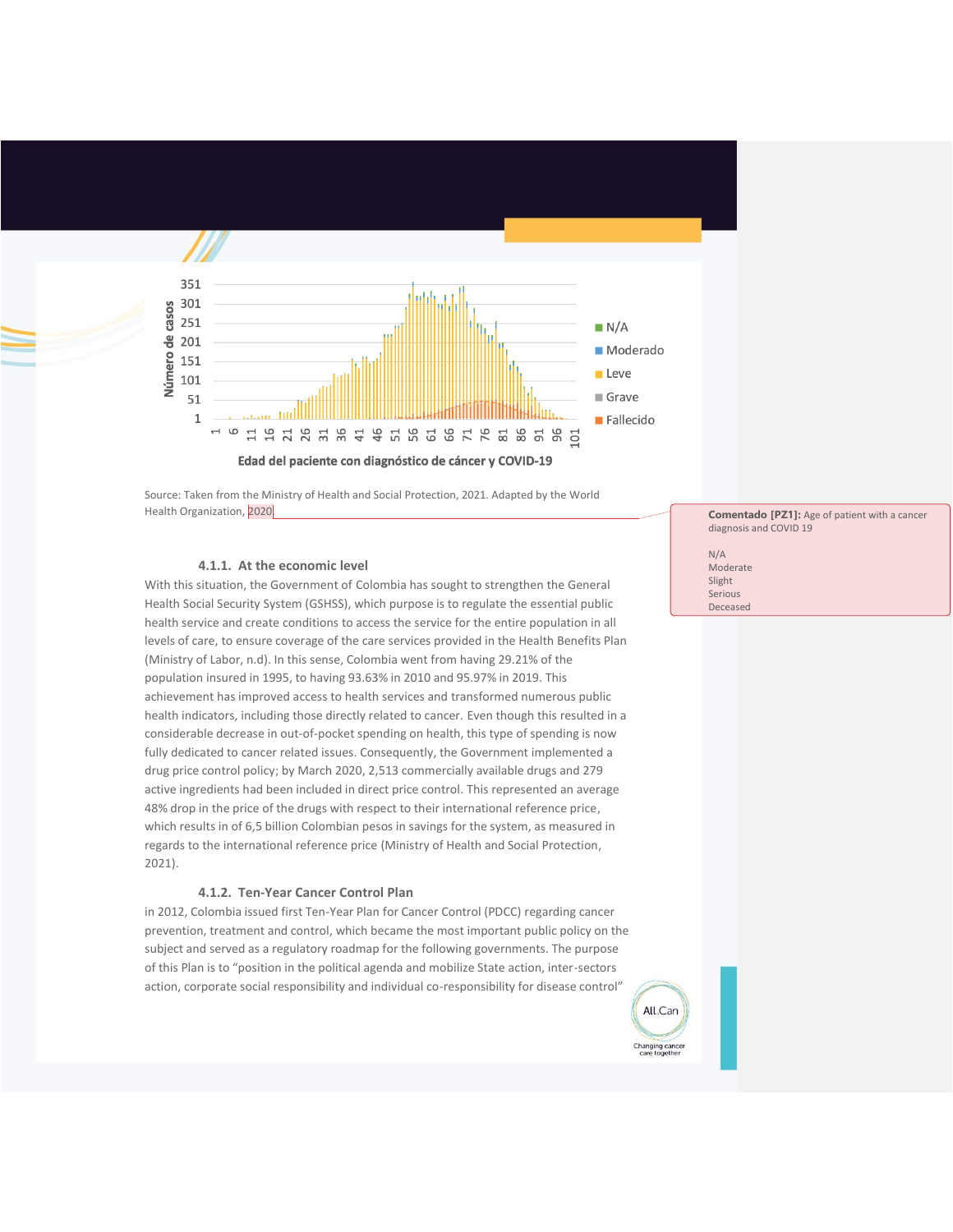(Ministry of Health and Social Protection, 2012). However, results recently socialized by the Ministry of Health showed that the execution of the PDCC fell short and few achievements were made in the past 10 years. Consequently, the points that have not been fulfilled are expected to reactivate in the next decade and adapt to the country's current health situation; there is work underway in formulating a Ten-Year Public Health Plan, which will incorporate cancer as a foremost component, replacing the Ten-Year Plan for Cancer Control.

#### **4.1.3. Sandra Ceballos Law**

Another effort at the regulatory level that has been undertaken in Colombia is the passing of Law 1382 of 2010, better known as the Sandra Ceballos Law; it seeks to impact the burden of cancer disease and sets forth actions for its comprehensive management by establishing that the State and the actors involved in the GSHSS services will guarantee that treatment, rehabilitation and palliative care services will be provided. This law enabled people who in the past did not have the funds to have an early diagnosis, to have access during the different stages of the disease to comprehensive treatment, appropriate rehabilitation or decent palliative care. The passing of this Law opened a wide prospect in Colombia to improve the quality of life of patients with terminal illnesses, given that in the past they required numerous legal actions to demand palliative care services; it also paved the way for patients in an early stage of the disease to access the medical care they require. However, there are still several barriers to access care for people with breast cancer, which are determined by social characteristics and that the system is unable to face (Piñeros et al, 2011, cited in Salazar et al, 2018).

# **4.1.4. Conversation with Experts**

In preparing this study, we talked to different cancer experts in Colombia in order to learn, from their experience what their perspective is on managing efficiency in cancer in the country. The trends observed show that in Colombia there is an enormous gap between what is stated on paper in the regulations and how these regulations apply to the daily life of people diagnosed with cancer. This is frequently due to intrinsic factors of how society conceives the health system. For example, the system is divided according to the type of affiliation scheme, subsidized and contributory, regardless of the fact that the system has spirit of health care for all. For the experts, this classification creates differences in care, as some IPSs are more effective in caring for patients who belong to the subsidized regime, while there are regions where the opposite occurs.

On the other hand, some experts believe that the campaigns that health and oncology authorities have been carrying out in the country are insufficient; like the regulations, they fall short in going from theory to practice. Thus experts believe that it is important to strengthen communication, education and information campaigns to improve self-care in

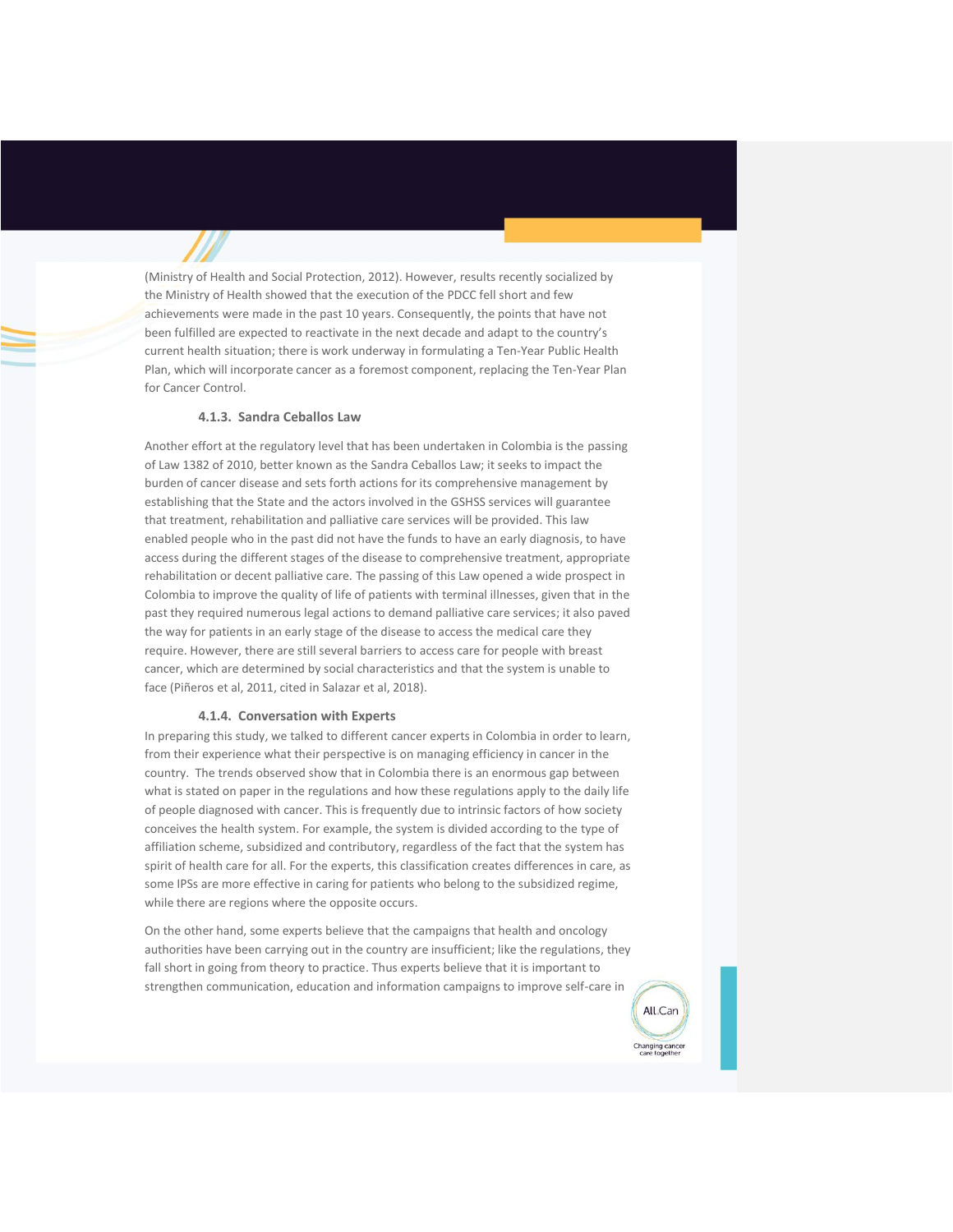Colombians; extend screening campaigns to other cancers that are less common but affect the lives of patients; increase human talent in health available in places of initial care, primary care or where the first contact is provided, unify existing campaigns that may strengthen each other and turn the message much more powerful and be able to generate cultural changes in the population that allow people to adopt healthier habits.

With regards to the health information handled in Colombia, there is a clear effort to improve the interoperability of the system; however, this effort is still in its initial phases. The main challenges are in rural areas and remote areas of the country, where access to information and connectivity place patients at a great disadvantage and generate loss of opportunities. However, Colombia has a meaningful annual financial support for the country's health sector and especially for health technologies that improve access to treatments and provide greater hope of survival to patients with cancer and other pathologies.

Likewise, we acknowledge the important work carried out by the Institute for the Evaluation of Health Technologies (IETS) in Colombia; they make a big effort to review whether the molecule or new technologies are more cost-effective or not, compared to what is available in the market; to guide and be clear in terms of defining the costeffectiveness of a technology and generating clinical practice procedures that guide physicians in their work.

Regarding the instances where there the system has are greater delays, experts agree on indicating access to services and products that are necessary for treatment. In other words, patients experience delays when seeking authorization for medications, medical appointments with specialists and transferring authorizations in cases in which there is a lack of competent professionals in the city or municipality of residence. In this sense, it is necessary to make improvements in managing Human Talent for healthcare providers; to improve their contractual conditions, provide them with quality professional training opportunities and organize social work groups with healthcare personnel that allow them to reach the areas far away from urban areas. Similarly, the current incentives are focused on insurers and not on health providers and professionals; additionally, they lack long term perspective.

Finally, the experts suggest that the cancer component of the new Ten-Year Public Health Plan should prioritize early detection, continuity in treatment, strengthening of HTH, and measuring results by insurers and providers.

#### **5. 5. Conclusions**

As previously stated herein, there are several examples at the global level of good and bad practices in efficiency in cancer. Several governments worldwide have been concerned about the issue and have sought to act with positive and negative results. However, in

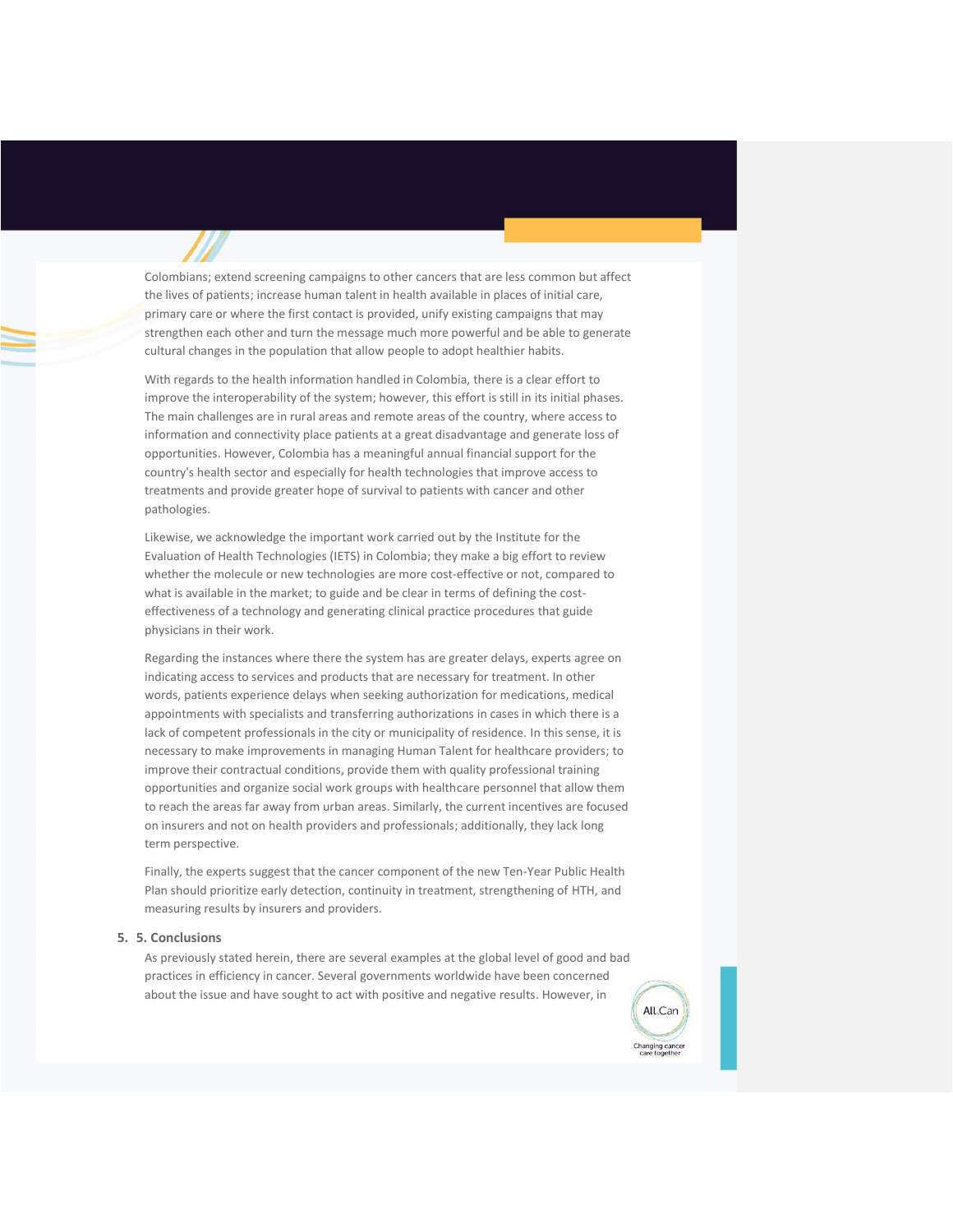spite of the efforts made in Colombia, there are several examples of malpractices that result in inefficiencies in the attention and care of cancer patients. There are numerous cases in the country that must endure several tedious processes in the middle of their disease in order to be treated. Similarly, corruption scandals in the system and lack of good management by the companies administering funds, make cancer patients undergo moments of great stress to request services from the health system in the country. Furthermore, HTH is not unfamiliar with these problems in the system, which in turn means it must be considered as a relevant actor during decision making moments.

## **6. Recommendations**

As previously stated, Colombia needs a structural change in how it approaches cancer. Public policies and social programs require focusing at solving the main problems that a patient must face when diagnosed with cancer and during treatment. Likewise, the solutions proposed or decisions made in this regard should coordinate civil society, patients and medical experts that allow them to work together and from their specific experience to strengthen the effectiveness of the plans that are to be put in place. Additionally, it is necessary to strengthen the creation of scientific literature that allows accessing greater knowledge and generating proposals focused on improving efficiency in cancer.

# **7. References**

All.Can International. (n.d.). https://www.all-can.org/

- Cancer Researcher UK. (2014, 09). *Measuring up? The health of NHS cancer services 2014*. Cancer Researcher UK. https://www.cancerresearchuk.org/sites/default/files/12581-measuringup-full-booklet.pdf
- Cole, A., Lundqvist, A., Lorgelly, P., Norrlid, H., Schaffer, S. K., Lewis, F., Hernandez, K., Lindgren, P., Garau, M., Wellin, K. O., Bianchi, S., Althin, R., O'Neill, P., Persson, U., & Towse, A. (2016, Septiembre). Improving Efficiency and Resource Allocation in Future Cancer Care. In *OHE Consulting Ltd* [pdf]. Office of Health Economics. https://www.ohe.org/sites/default/files/839%20OHE-IHE%20Full%20report%20final%20Sept%202016.pdf
- European Commission. (1995). *Program "Europe Against Cáncer": Report of the Commission on the execution of the second action plan (1990-1994)*. European Integration File. http://aei.pitt.edu/5009/1/5009.pdf
- European Commission. (2009). *Communication from the commission to the european parliament, the council, the european economic and social committee and the committee of the regions.* Comité Europeo.

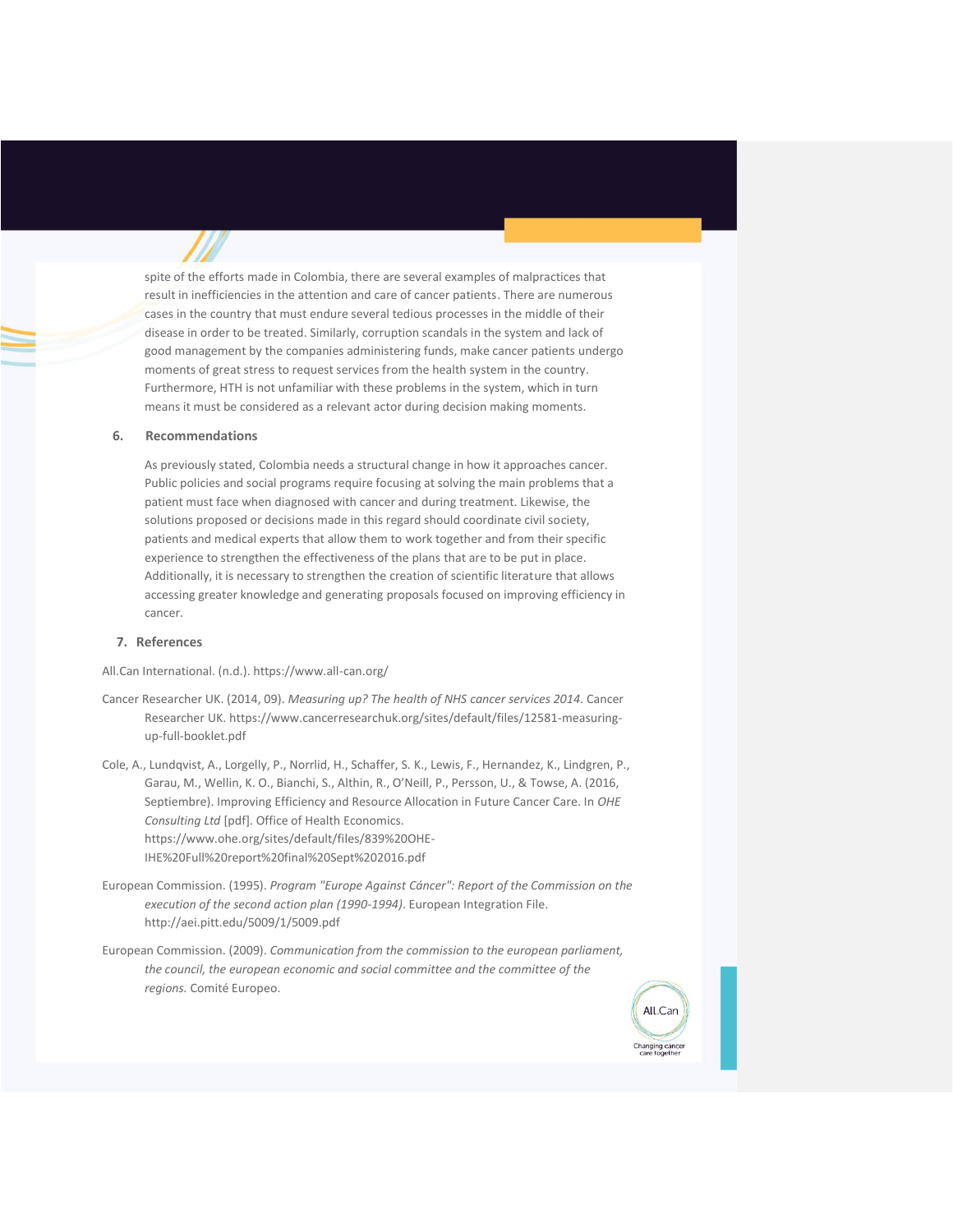https://ec.europa.eu/health/archive/ph\_information/dissemination/diseases/docs/com\_2 009\_291.en.pdf

- European Commission. (2014). European Code Against Cancer: 12 ways to reduce your cancer risk. In *International Agency for Research on Cancer* (4° ed.). European Commission. https://cancer-code-europe.iarc.fr/index.php/en/
- High Cost Account. (s.f). *High Cost Account.* Obtained from https://cuentadealtocosto.org/site/quienes-somos/
- de Charry, L. C., Carrasquilla, G., & Roca, S. (2008). Equity in Breast Cancer Detection in Colombia. *Public Health Magazine*, *10*(4), 571-582. http://www.scielo.org.co/pdf/rsap/v10n4/v10n4a07.pdf
- EFPIA. (2012). *The pharmaceutical industry in figures*. EFPIA.
- El Saghir, N. S., Keating, N. L., Carlson, R. W., Khoury, K. E., & Fallowfield, L. (2014). Tumor Boards: Optimizing the Structure and Improving Efficiency of Multidisciplinary Management of Patients with Cancer Worldwide. In *Optimizing Multidisciplinary Tumor Board Efficiency Worldwide* (pp. 461-466). American Society of Clinical Oncology. https://ascopubs.org/doi/pdfdirect/10.14694/EdBook\_AM.2014.34.e461
- García, T., León, J., García, H., & Pacheco, R. (2017). Evaluation of a cervical cancer early detection program in Colombia. *Colombian Journal of Cancerology*, *21*(3), 143-151. https://doi.org/10.1016/j.rccan.2017.09.001
- Medeiros, J., & Schwierz, C. (2015). *Directorate General Economic and Financial Affairs (DG ECFIN)*. European Commission.
- Ministry of Labor. (n.d.). *What is the General Health System?* Ministry of Labor. https://www.mintrabajo.gov.co/empleo-y-pensiones/empleo/subdireccion-deformalizacion-y-proteccion-del-empleo/que-es-el-sistema-general-de-salud
- Ministry of Labor and Social Protection. (2021, Febrero 4). *Newsletter No. 02 World Cancer Day*. SISPRO.

https://www.sispro.gov.co/observatorios/oncancer/Paginas/onc\_boletin\_02\_cancer.aspx

OCDE. (2013, 10 30). *Cancer Care: Assuring Quality to Improve Survival*. OECD Health Policy Studies. https://read.oecd-ilibrary.org/social-issues-migration-health/cancercare\_9789264181052-en#page83

World Health Organization. (2020). *Cancer Today*. Global Cancer Observatory. https://gco.iarc.fr/today/online-analysismap?v=2020&mode=population&mode\_population=continents&population=900&populat